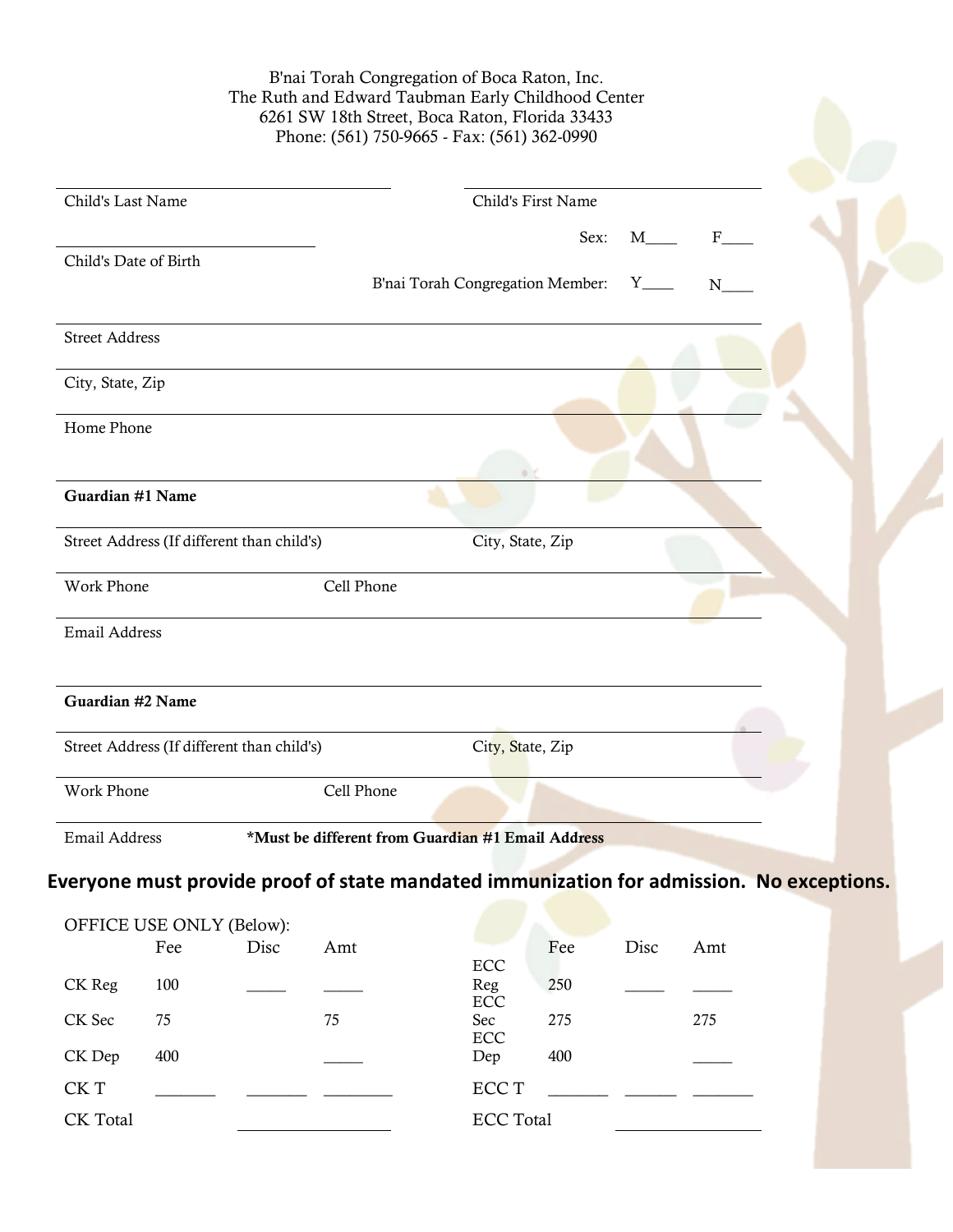| Child's Last Name                                                                                                                                                                                                            |       | Child's First Name           |                 |                               |  |
|------------------------------------------------------------------------------------------------------------------------------------------------------------------------------------------------------------------------------|-------|------------------------------|-----------------|-------------------------------|--|
| <b>Camp Keshet Summer 2022</b>                                                                                                                                                                                               |       |                              | The Ruth and Ed | <b>EARLY CHILDHOOD CENTER</b> |  |
| Circle One:<br>Kachol<br>Adom                                                                                                                                                                                                | Yarok | Tzahov                       |                 | at B'NAI TORAH CONGREGATION   |  |
| Select Days: _________ M/W/F                                                                                                                                                                                                 |       | M/T/W/Th/F                   |                 |                               |  |
| Select Schedule:<br>$9-12$                                                                                                                                                                                                   |       | $9-1$                        | $9 - 3$         | $8 - 5$                       |  |
| Session<br><b>Select Session:</b><br>#1                                                                                                                                                                                      |       | Session<br>#2                | Full            |                               |  |
| Paid in Full _____ by check _____ by credit card                                                                                                                                                                             |       |                              |                 |                               |  |
| Pay May & June                                                                                                                                                                                                               |       |                              |                 |                               |  |
| I hereby enroll my child at B'nai Torah Congregation, I understand the Registration Fee, Deposit and<br>Security Fee are non-refundable. I agree to be responsible for all fees due to B'nai Torah Congregation.             |       |                              |                 |                               |  |
| I understand that failure to make full payments on or before June 1, 2022 will result in immediate<br>withdrawal of camper. I understand there are no reduction in fees or refunds due to absence, illness<br>or withdrawal. |       |                              |                 |                               |  |
|                                                                                                                                                                                                                              |       |                              |                 |                               |  |
| Early Childhood 2022-2023 School Year                                                                                                                                                                                        |       |                              |                 |                               |  |
| Circle One: Kachol Adom                                                                                                                                                                                                      | Yarok |                              |                 |                               |  |
| M/W/F<br>Select Days: ______                                                                                                                                                                                                 |       | M/T/W/Th/F                   |                 |                               |  |
| Select Schedule:<br>$9-12$                                                                                                                                                                                                   |       | $9-1$                        | $9 - 3$         | $8 - 5$                       |  |
| Paid in Full                                                                                                                                                                                                                 |       | <b>VPK</b> voucher for Yarok |                 |                               |  |
| <b>Payment Plan</b>                                                                                                                                                                                                          |       |                              |                 |                               |  |
| I hereby enroll my child at B'nai Torah Congregation, I understand the Registration Fee, Deposit and<br>Security Fee are non-refundable. I agree to be responsible for all fees due to B'nai Torah Congregation.             |       |                              |                 |                               |  |
| I understand that failure to make full payments will result in immediate withdrawal. I understand there<br>are no reduction in fees or refunds due to absence, illness or withdrawal.                                        |       |                              |                 |                               |  |
|                                                                                                                                                                                                                              |       |                              |                 |                               |  |
| By my signature below, I confirm that the above schedule is correct.                                                                                                                                                         |       |                              |                 |                               |  |
|                                                                                                                                                                                                                              |       |                              |                 |                               |  |
|                                                                                                                                                                                                                              |       |                              | Date:           |                               |  |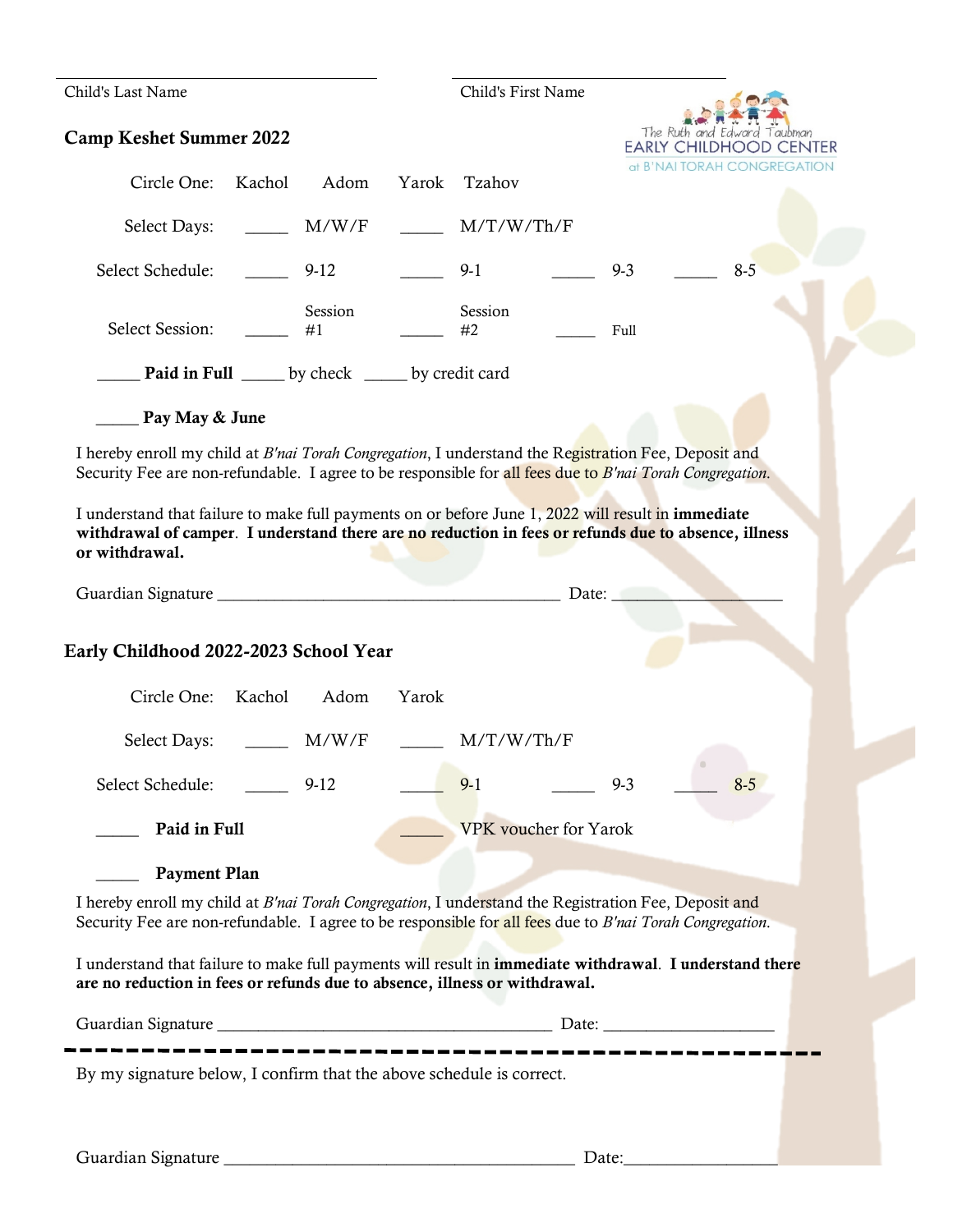

B'nai Torah Congregation of Boca Raton, Inc. The Ruth and Edward Taubman Early Childhood Center 6261 SW 18th Street, Boca Raton, Florida 33433 Phone: (561) 750-9665 - Fax: (561) 362-0990

# **SUMMER 2022**

#### **DUE AT REGISTRATION:**

--- \$100 Non-refundable Registration Fee per child ---\$400 Non-refundable Deposit ---\$75 Non-refundable Security Fee



IMPORTANT DATES: Session #1 June 13, 2022 - July 8, 2022 Session #2 July 11, 2022 - August 5, 2022

> Camp will be closed on Monday, July 4th In honor of INDEPENDENCE DAY

| KACHOL (blue) must be 2 to enroll      | <b>Times</b>   | 1st | 1st Session    | 2nd | 2nd Session    | <b>Full Summer</b> |                     |
|----------------------------------------|----------------|-----|----------------|-----|----------------|--------------------|---------------------|
|                                        |                |     | <b>4 WEEKS</b> |     | <b>4 WEEKS</b> | 8 WEEKS            | <b>Tuition Due:</b> |
| 3 Days - Mon/Wed/Fri                   | $9:00 - 12:00$ |     | \$1,030        |     | \$1,030        | \$2,060            |                     |
| 3 Days - Mon/Wed/Fri                   | $9:00-1:00$    |     | \$1,245        |     | \$1,245        | \$2,490            |                     |
| 3 Days - Mon/Wed/Fri                   | $9:00-3:00$    |     | \$1,485        |     | \$1,485        | \$2,970            |                     |
| 5 Days - Mon thru Fri                  | $9:00 - 12:00$ |     | \$1,360        |     | \$1,360        | \$2,720            |                     |
| 5 Days - Mon thru Fri                  | $9:00-1:00$    |     | \$1,710        |     | \$1,710        | \$3,420            |                     |
| 5 Days - Mon thru Fri                  | $9:00-3:00$    |     | \$2,000        |     | \$2,000        | \$4,000            |                     |
| 5 Days - Mon thru Fri                  | $8:00-5:00$    |     | \$2,600        |     | \$2,600        | \$5,200            |                     |
| ADOM (red) 3 by September 1, 2022      |                |     |                |     |                |                    |                     |
|                                        |                |     |                |     |                |                    |                     |
| 3 Days - Mon/Wed/Fri                   | $9:00-1:00$    |     | \$1,245        |     | \$1,245        | \$2,490            |                     |
| 3 Days - Mon/Wed/Fri                   | $9:00-3:00$    |     | \$1,485        |     | \$1,485        | \$2,970            |                     |
| 5 Days - Mon thru Fri                  | $9:00-1:00$    |     | \$1,710        |     | \$1,710        | \$3,420            |                     |
| 5 Days - Mon thru Fri                  | $9:00-3:00$    |     | \$2,000        |     | \$2,000        | \$4,000            |                     |
| 5 Days - Mon thru Fri                  | $8:00-5:00$    |     | \$2,600        |     | \$2,600        | \$5,200            |                     |
| YAROK (green) 4 by September 1, 2022   |                |     |                |     |                |                    |                     |
|                                        |                |     |                |     |                |                    |                     |
| 5 Days - Mon thru Fri                  | $9:00-3:00$    |     | \$2,000        |     | \$2,000        | \$4,000            |                     |
| 5 Days - Mon thru Fri                  | $8:00-5:00$    |     | \$2,600        |     | \$2,600        | \$5,200            |                     |
| TZAHOV (yellow) 5 by September 1, 2022 |                |     |                |     |                |                    |                     |
|                                        |                |     |                |     |                |                    |                     |
| 5 Days - Mon thru Fri                  | $9:00 - 3:00$  |     | \$2,100        |     | \$2,100        | \$4,200            |                     |
| 5 Days - Mon thru Fri                  | $8:00-5:00$    |     | \$2,700        |     | \$2,700        | \$5,400            |                     |

**Everyone must provide proof of state mandated immunization for admission. No exceptions.**